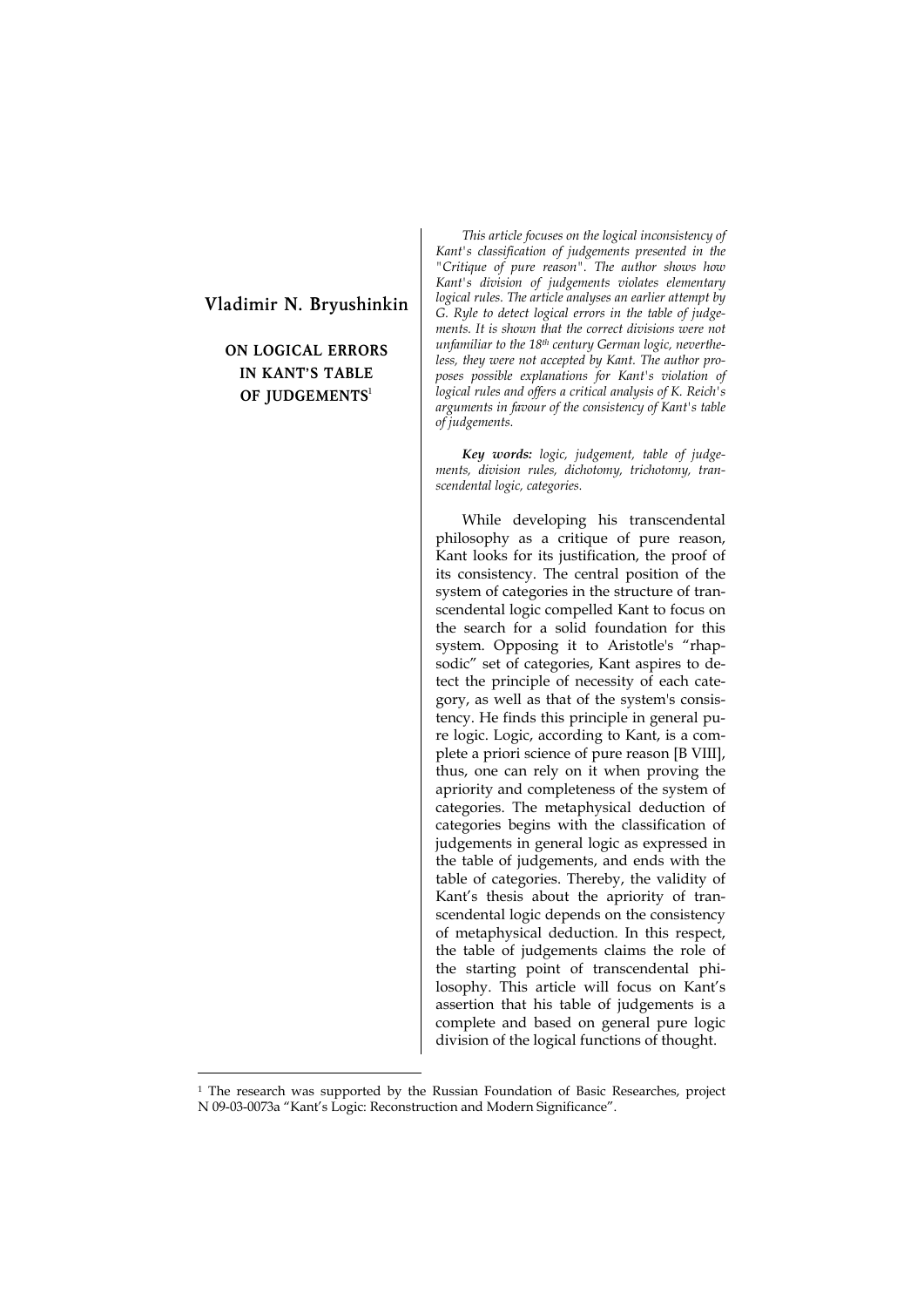# The inconsistency of Kant's Classification of Judgements<sup>2</sup>

Let us consider Kant's approach to the classification of judgements in general logic following Kant's grouping.

### *Quantity*

According to quantity, Kant distinguishes universal, particular and singular judgements, which raises a question as to the place of empty judgements, whose subject is an empty concept. One can claim that Kant proceeds from the traditional for the logic of the time premise regarding the non-emptiness of the subject of judgement. But, in the *Note to the Amphiboly of Concepts of Reflection,* Kant himself *distinguishes empty concepts, which include, by the way, the notion of noumenon — the judgements containing which belong to the class of empty judgements*3. However, the analysis of empty judgements can be easily omitted in this context without interfering with further reasoning. Another question concerns singular and universal judgements. In the comments to the table of judgements, Kant uses a strange phrase stating that singular judgements "have no domain at all" [CPR, A71/B 96]. It seems that, by "domain" (or "extension"), Kant understands a set consisting of more than one element. But further he says that, if we "compare a singular judgement with a generally valid one, merely as cognition, with respect to quantity, then the former relates to the letter as a unity relates to infinity…" [CPR, A71/B 96]. Therefore, a singular judgement has a certain extension ("unity")4 and, what is more important, the extension of a general judgement can be only an infinite set. So, how should we tackle the problem of judgements, whose subject is represented by concepts, whose extension is a set of more than one element, but that are not infinite? The Kantian table introduces singular judgements without extension (i.e. whose subject has no extension), however, as *unities*, they are opposed to general judgements, whose extension is *infinite*. However, Kant states with certainty and in accordance with conventional word usage that it is characteristic of general judgements that "the predicate... holds of that concept without exception" [CPR, A71/B 96]. Here, the notion of subject concept is not relevant. If we consider all terms that Kant used or should have used in the table of judgements regarding quantity, we arrive at the following classification:

<sup>2</sup> I came up with the thought that Kant violated the rules of division in his tables of judgement several years ago while delivering a lecture on Kant's logic in the framework of the history of logic course. When sharing this thought with colleagues, I was constantly surprised that this obvious thought had not been mentioned in logical literature before. But only after finishing this article I came across a similar thought in Gilbert Ryle's *Categories* (Ryle G. Categories // Ryle G. *Collected Papers. Vol. II: Collected Essays.* New York: Barnes and Noble, 1971. Originally published in 1936).However, instead of changing the argument presentation structure, I will analyse Ryle's arguments below.

<sup>&</sup>lt;sup>3</sup> The need to use such concepts and judgements in reasoning resulted in the development of logics with no existential presuppositions or free logics.

<sup>4</sup> In his lectures on logics, Kant says that the domain (sphere) of a singular judgement is a point.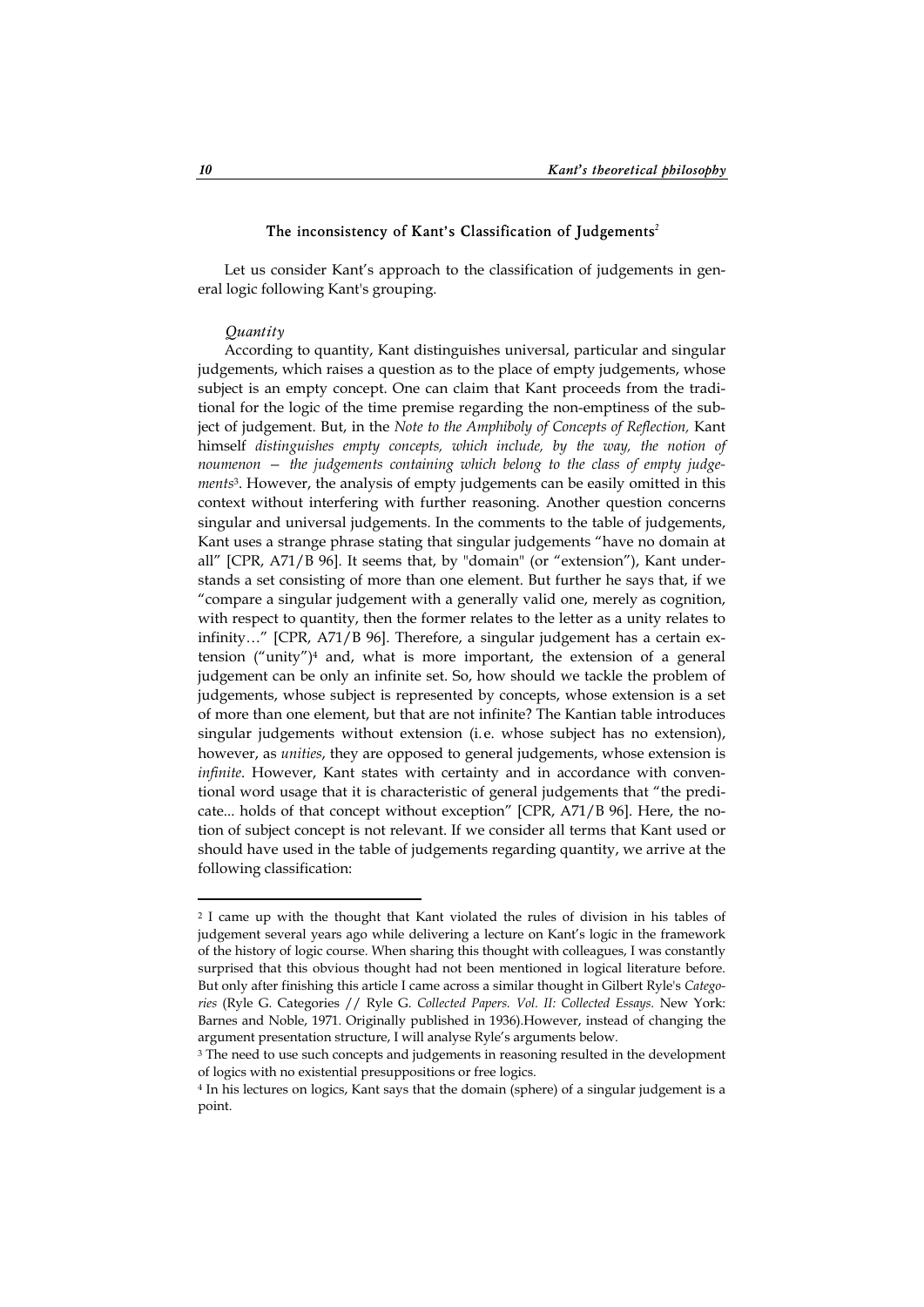

Fig. 1

Even if we set aside judgements with empty subject, the division into universal, particular and singular judgements seems to be a cross-division<sup>5</sup>, since the principle for the division into universal and particular judgements is that of predicate's relevance/non-relevance to the whole extension of the subject or a certain part of it<sup>6</sup>. And when identifying singular judgements, one deals with the extension of the subject itself regardless of the act of ascribing predicate to the subject. If we assume that only one characteristic of division is applied here, for instance, that of relevance/non-relevance, we arrive at the error "the members of division do not exclude each other", since, in this case, singular and universal judgements belong to the same class.

#### *Quality*

 $\overline{a}$ 

According to quality, Kant divides judgements into affirmative, negative and infinite. This division is inconsistent as a trichotomy, since it violates the rule of exclusion (the members of division should exclude each other). The problem is that infinite judgements are also affirmative. One cannot say that Kant does not realize this circumstance. Although he does not mention that infinite judgements are also affirmative in "The Critique of Pure Reason"7, in Logik Pölitz (1789), he says that affirmation and negation are properties of a judgement. If negation does not affect the connective, it is not a negative, but affirmative judgement, since the connective establishes the connection. Therefore, it refers to both affirmative and infinite judgements [AA, XI, p. 578]8.

If we admit that there are two successive divisions:

7 Nor does he in the lectures preceding "The Critique".

<sup>5</sup> I will not reproduce here the list of division rules and possible errors. It can be found in any textbook on elementary logic.

<sup>6</sup> It raises the question as to the meaning of the word "some", which can be interpreted as "only some" or "some or may be all". It seems that Kant assigns the first meaning to the word. This interpretation excludes some of logical square relations.

<sup>8</sup> The difference between the pre-Critique and post-Critique lectures on logic is of certain interest in this context. In the pre-Critique lectures, Kant does not mention infinite judgements as affirmative and sometimes even does not identify them as a particular group. In the post-Critique lectures, he attempts to construe this relation and find arguments in favour of recognising infinite judgements as an independent group.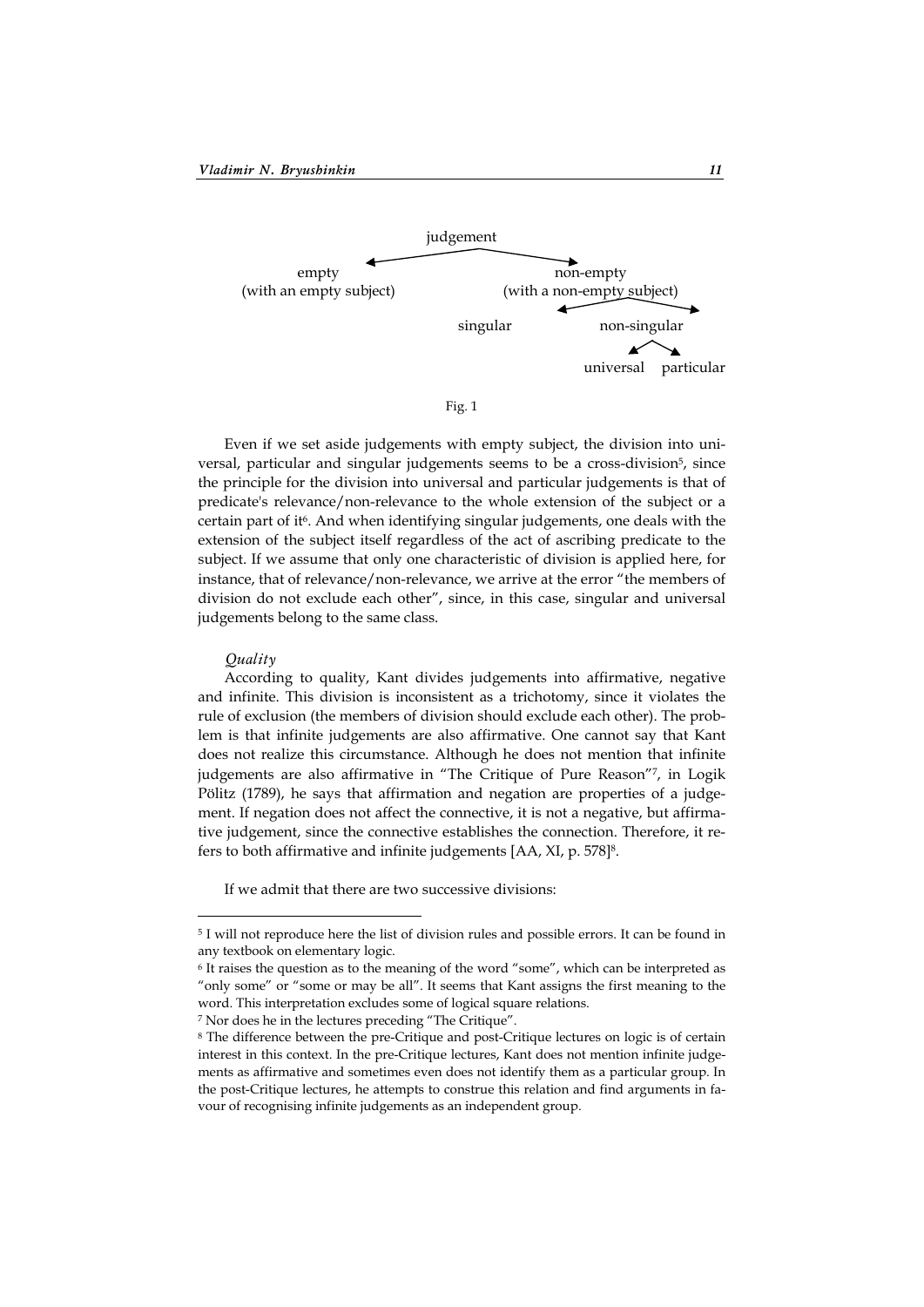

Fig. 2

where affirmative judgements are those with a positive predicate (representing a property or relation), and infinite ones are those with a negative predicate (representing the absence of a property or relation), then we arrive at the following conclusions:

 Negative judgements are opposed not to affirmative judgements in general but rather to a certain type of them. Kant disguises it with the term "affirmative judgement" denoting (finite) affirmative judgements, which is an obvious violation of the law of identity — substitution of notions.

 Different level members are tackled as those of the same level, which is a violation of the continuity of division — a leap in division.

Even if we set aside the continuity of division and focus on the extent relations, we should still distinguish finite affirmative, negative and infinite affirmative judgements. However, in this case, we face the fallacy of cross-division: finite and infinite affirmative judgements differ in the quality of predicate (positive/negative); negative judgements are distinguished by the quality of connective (positive "is" and negative "is not"). Moreover, for the sake of logical consistency, one should also introduce negative infinite judgements, for instance: "The soul is not non-mortal". Then, we obtain the following classification:





At the same time, Kant's trichotomy — which is of crucial importance for his table of judgements — is ruined. This division raises a question as to whether infinite affirmative judgement are equipollent to finite negative judgements and infinite negative to finite affirmative ones. This question is equivalent to that whether the law of double negation is applicable for the negation of connective (propositional negation) and the negation of the term (term negation)? If the answer to these questions is positive, the identification of infinite judgements does not affect the division into negative and affirmative ones. But it seems that Kant entertains another opinion. In Logik Pölitz, he writes: "In infinite judgments I imagine that the subject is contained in a different sphere than that of the predicate. For example, *anima est non-mortalis*; here, I imagine that the soul does not belong to the mortals, but I think still more, namely that it belongs to the immortals, I imagine it in a different sphere as contained in the concept" [AA, XI,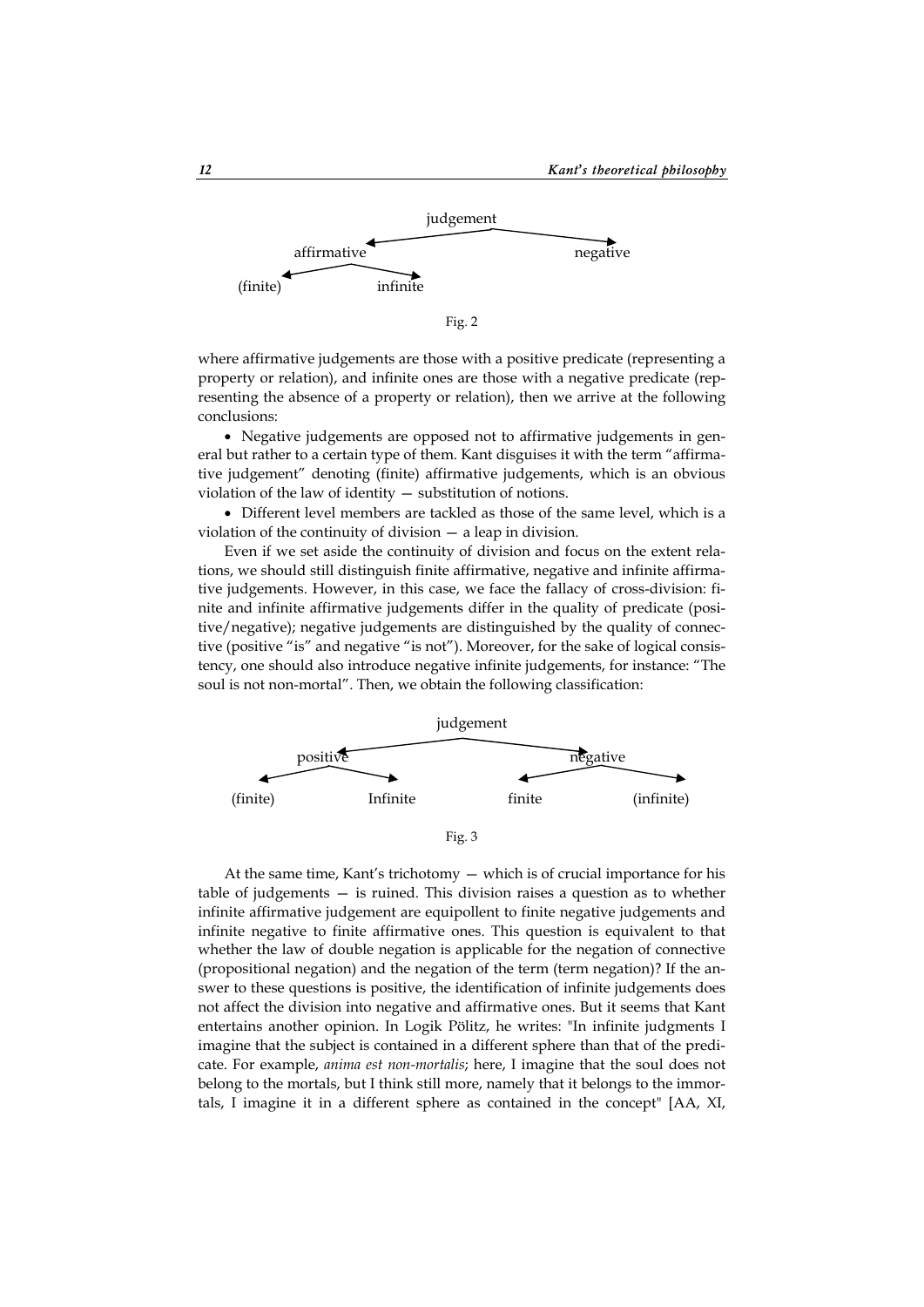S. 578]. The phrase "I think still more" implies that term negation, unlike propositional negation, does introduce something new. But under what conditions is such introduction possible? It is possible only if we take into account not only the extensional relations of terms but also something beyond them. This 'something' relates to the content (substance) of the judgement. And it is no surprise, since Kant himself classifies only the quality of connective as the form of judgement, while terms (and their types) are classified as the substance of judgement. Thus, the identification of infinite judgements transcends logic, which, according to Kant, judges only by the form of thoughts and leads to tetrachotomy rather than trichotomy, which ruins Kant's design.

#### *Relation*

The situation in this section is similar to that above. Kant suggests dividing judgements into categorical, hypothetical, and disjunctive. Evidently, categorical judgements on the one hand, and hypothetical and disjunctive on the other hand belong to different types of judgements — the former are simple judgements, while the latter complex ones. So, we identify the fallacy immediately  $-$  it is cross-division. After this error is rectified, the division looks as follows:



Fig. 4

I do not intend to analyse Kant's understanding of categorical judgements. It seems that he adds singular judgements to the four standard types of categorical judgements (**A, E, I, O)**. However, it is difficult to understand what happened to the so called judgements with relations or relational judgements. Distinguishing them from categorical judgements was not unfamiliar to the logic of the time. Anyway, if we speak of a comprehensive display of all functions of thought, it constitutes a gap that destroys the trichotomy structure of the table. It is also evident that the division of compound judgements into hypothetical and disjunctive ones violates the rule of exhaustive division, which results in the fallacy of "too narrow division". Hypothetical and disjunctive judgements do not exhaust the "sphere" (in Kant's terminology) of the concept of compound judgements. It is hard to understand why Kant ignores such type of complex judgements as conjunctive ones, which were familiar to the logic of the time, or "neither… nor" judgements, which were familiar even to stoics. It means that, in the division of relation judgements, Kant makes at least two logical errors: crossdivision and too narrow division. Thus, one can hardly speak of a comprehensive display of logical functions.

#### *Modality*

At first sight, the division of modality judgements is the least problematic. Although, if we tackle this division seriously, we should divide judgements as follows: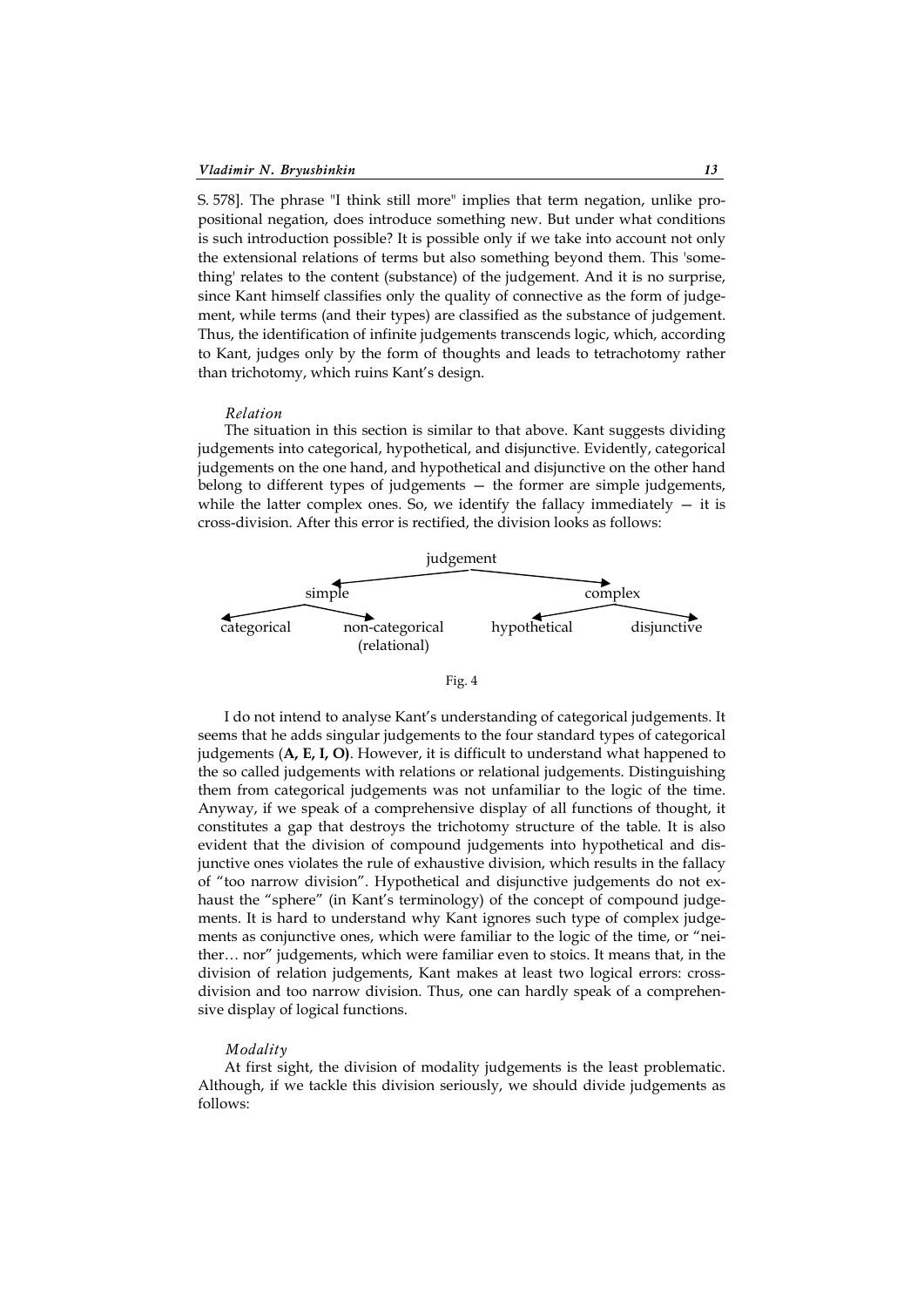

Fig. 5

In this case, there is a fallacy of *cross-division.* The first dichotomous division is based on the presence/absence of the property "to be modal", the second one on the type of modality (possibility, necessity). However, it is difficult to understand the absence of such traditional class of modal judgements as contingent ones. Nevertheless, it is a minor error; they can be easily introduced through the negation of necessity. Similarly, the traditional class of impossible judgements can be derived from the negation of possible judgements. Kant's mistake on modality is the slightest of all present in this work.

# **Ryle's Attack**

In his work "Categories" that analyses correlation between Kant's table of judgements and table of categories, Gilbert Ryle (1936) [10] emphasises that Kant made significant progress in comparison to Aristotle and critically assesses both Kant's choice of categories and, what is more important for us, the means of category derivation9. In this context, Ryle stresses that the classification presented in the table of judgements violates certain rules of division. Let us consider Ryle's arguments. He starts with an evident problem, i. e. infinite judgements: "His sub-variety of 'infinite' judgments is a fraud" [9]. Here, Ryle does not mention that infinite judgements can be derived properly, if the term "negation" and the class of "finite" judgements are introduced. In this case, we obtain Table 2a. Ryle: "there are several sorts of 'universal' judgments, but the sort which he was considering should come under the heading of hypothetical judgments; the division into assertoric, problematic and apodeictic is wrong-headed, the two last being special cases of hypotheticals" [10]. It is peculiar that problematical and apodeictical judgements are a subgroup of hypothetical ones. Both in Kant's classification and in general, modal judgements can be represented by simple judgements with modal operators, while hypothetical judgements, according to Ryle himself, are complex. Ryle's idea that Kant's universal judgements relate to the class of hypotheticals may stem from the standard translation of general affirmative judgements in to the language of predicate logic:

A: 
$$
\forall x(S(x) \supset P(x))
$$
,

where a simple categorical judgement is transformed into a hypothetical judgement. But to demand it from Kant is an obvious anachronism. Ryle: "the division into categorical, hypothetical and disjunctive embodies a cross-division and contains one glaring omission, for (a) what he had in mind was the distinction be-

<sup>9 &</sup>quot;Kant's of approach was, in principle, much more enlightened than Aristotle's had been. Unfortunately his execution was hopelessly misguided" [9].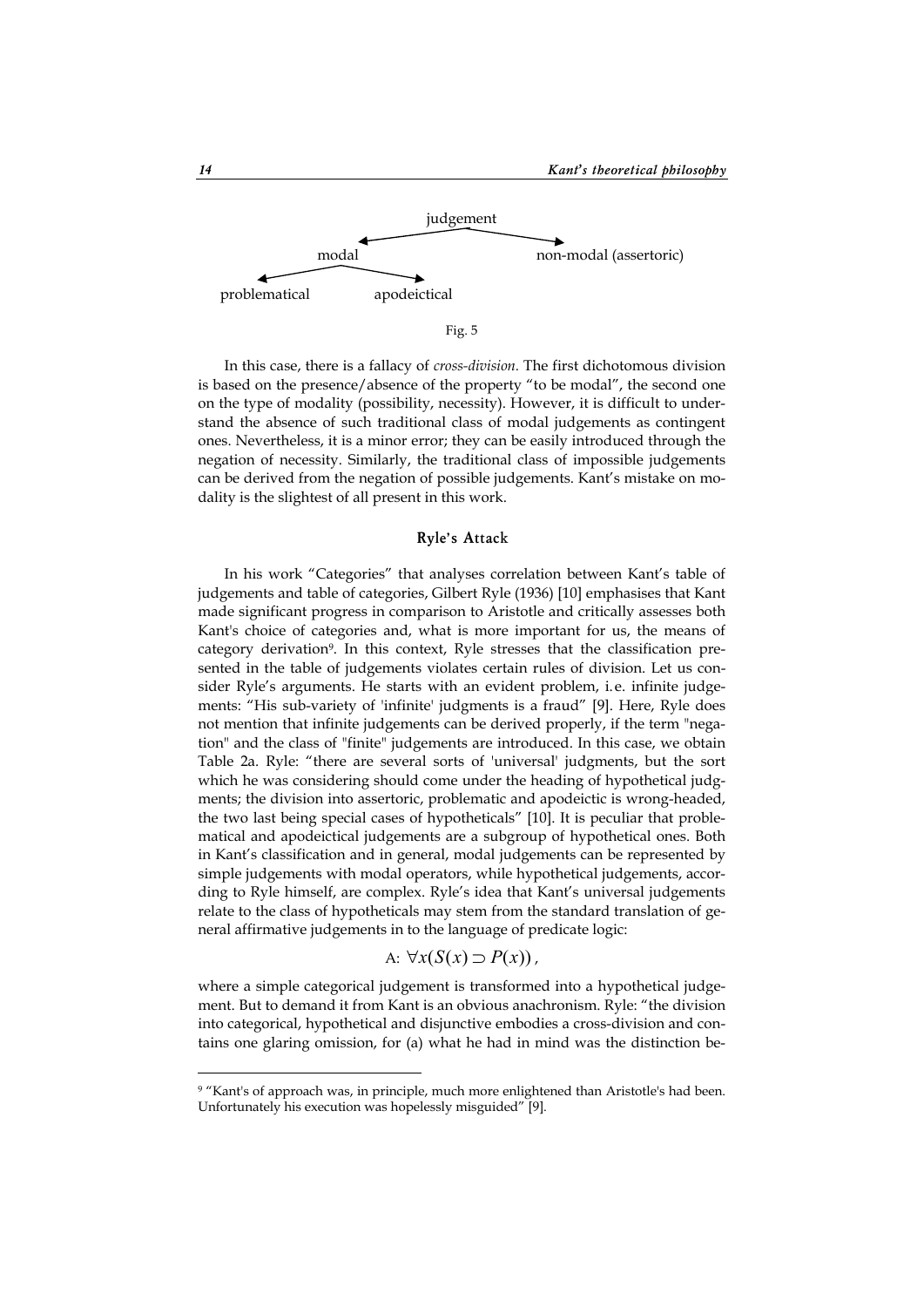tween simple and compound propositions and *(b)* he omitted from this latter class conjunctive propositions of the 'p and q' form" [10]. Here, Ryle speaks of the violation of division rules regarding quality. He is absolutely right about conjunctive judgements, however, he expresses a strange opinion reproaching Kant for the fallacy of non-exclusive division, since categorical judgements, on the one side, and hypothetical and disjunctive judgements, on the other side, belong to different types. Furthermore, Kant did not intend to distinguish between simple and complex (compound) judgements, which is one of the sources of fallacies in his table of judgements. This error was analysed in our critique of judgement classification by quality. One cannot deny the "too narrow division" fallacy. However, in the XVIII century and, of course, contemporary logic also distinguishes other classes of compound judgements. Ryle: "Only of simple proposition is it true that they must be either affirmative or negative and either universal or particular or singular, since in a two-limbed conjunctive, disjunctive or hypothetical proposition, for instance, one of the conjoined propositions may be one while the second is one of the others" [10]. Here, Ryle is not absolutely right. He apparently relies on propositional logic, while it is possible to consider compound judgements as universal or particular ones in compliance with the well-known equivalencies of predicate logic:

$$
\forall x (A(x) \& B(x)) \Leftrightarrow \forall x A(x) \& \forall x B(x)
$$

or

$$
\exists x (A(x) \vee B(x)) \Leftrightarrow \exists x A(x) \vee \exists x B(x).
$$

Ryle: "The distinction between the disjunctive and the hypothetical forms is false". It is difficult to say what Ryle means by this. If he means that disjunction is defined trough implication, or vice versa, there is a need for propositional negation that is neither mentioned by Kant in this context nor introduced by Ryle. Ryle: "No overt distinction is drawn between general and non-general propositions". Apparently, Ryle believes that non-general judgements should be divided into particular and singular ones. But here he makes a mistake himself, because there is no common principle for such division, since particulars are distinguished on the basis of the extension of subject in the judgement, while singulars on the basis of the number of subject extension elements. Ryle: "no place is found for such propositions as 'seven cows are in the field', 'most men wear coats', 'John is probably dead'." [10]. One can formulate numerous statements of this kind, but the methods of their classification depend on the initial mechanism chosen for such classification. Ryle: "And lastly, in simple singular propositions no distinction is drawn between attributive and relational propositions" [10]. One cannot but agree with this remark of Ryle, which is reflected in table 3.

# **Possible explanations of the inconsistency of the table of judgements**

It seems that Kant, when compiling the table of judgements, which, in his own words, is borrowed from general pure logic and contains the whole system of thought functions, violates all possible rules of division, while the table itself is evidently incomplete. An attempt to explain this strange circumstance suggests three hypotheses: 1) Kant did not know the rules of division; 2) he neglected them on purpose; 3) he did not notice the violation of the rules in his table.

Let us consider them one after another.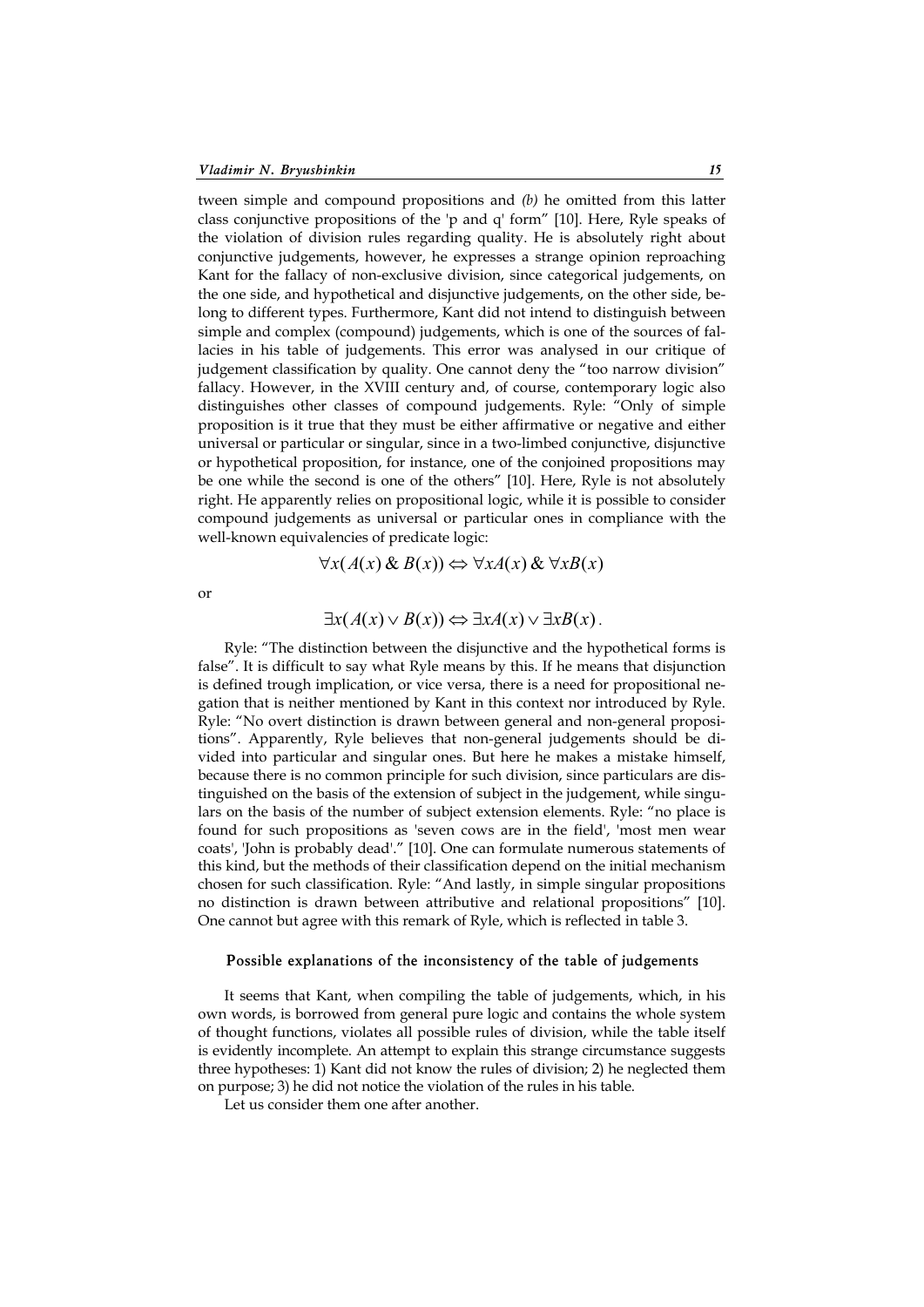### *Kant did not know the rules of division*

This hypothesis is evidently erroneous. It is not only that these rules were mentioned in every logic course of the time, but Kant included them in his own lectures. For instance, in Wiener Logik in the section dedicated to logical division, Kant explicitly formulates the rules of exhaustive and exclusive division [AA, XI, S. 927—928]. In the same work, when speaking of Unterteilung, he formulates the rule "division must proceed gradually" and demands that mathematicians observe it. He writes that all triangles are either equilateral or nonequilateral. Non-equilateral triangles are either scalene or isosceles. Thus, when triangles are divided into equilateral, scalene and isosceles, the division makes a leap and is therefore false [AA, XI, S. 928]. It is not difficult to see that this example proves the need to observe the rule of continuity of division, therefore, Kant emphasises that mathematicians commit the fallacy of "a leap in division". But this is the very fallacy that Kant commits in all parts of his table. The Jäsche logic also offers the rules of division: «§ 111. Universal rules of logical division. In every division of a conception we must see to it: 1) *that the members of division exclude* or are opposed<sup>10</sup> to one another; that furthermore they, 2) belong under a higher concept (*conceptus communis*) and finally that 3) taken together they constitute the sphere of the divided concept or are equal to it" [6, p. 636—637]. Here, Kant formulates the rules of exhaustive and exclusive division. The same rules can be found in the majority of Kant's lectures on logic.

### *Kant consciously neglected them.*

This hypothesis is also erroneous. This statement could hold true if we considered Hegel, for example. In "The Critique of Pure Reason" as well as in other works, Kant emphasises that general logic is the canon for any kind of thinking, the rules of general logic apply to all knowledge — both empiric and a priori [CPR, B VIII] — and, consequently, to his table of judgements, which, Kant's opinion, is an example of a priori knowledge.

# *Kant did not notice the violation of division rules in the table.*

In view of the above considerations above, this hypothesis seems to be the most plausible. But before we confirm it and analyse its consequences for transcendental philosophy, let us answer the question as to whether it is possible that the divisions analogous to those presented in Tables 1—4 were unknown to the logic of the time? The answer to this question can be found in the Giorgio Tonelli's article "Die Voraussetzungen zur Kantischen Urteilstafel in der Logik des 18". Jahrhunderts" [11]. Tonelli analyses all important 18th century logic textbooks that were popular in Germany and other countries and could influence Kant. Let us see whether the textbooks of the time offered examples of correct division following the headings of Kant's table of judgements.

#### *Quantity*

 $\overline{a}$ 

G.F. Meier's "Logic", which Kant used in his lectures on logic, presents the following division: judgements are divided into singular [einzeln] and common [gemein] ones, while common judgements are divided into general [allgemein] and particular [besonders] [11, S. 141]. This division corresponds exactly to the

<sup>10</sup> Further, Kant explains that it is a contradictory opposition.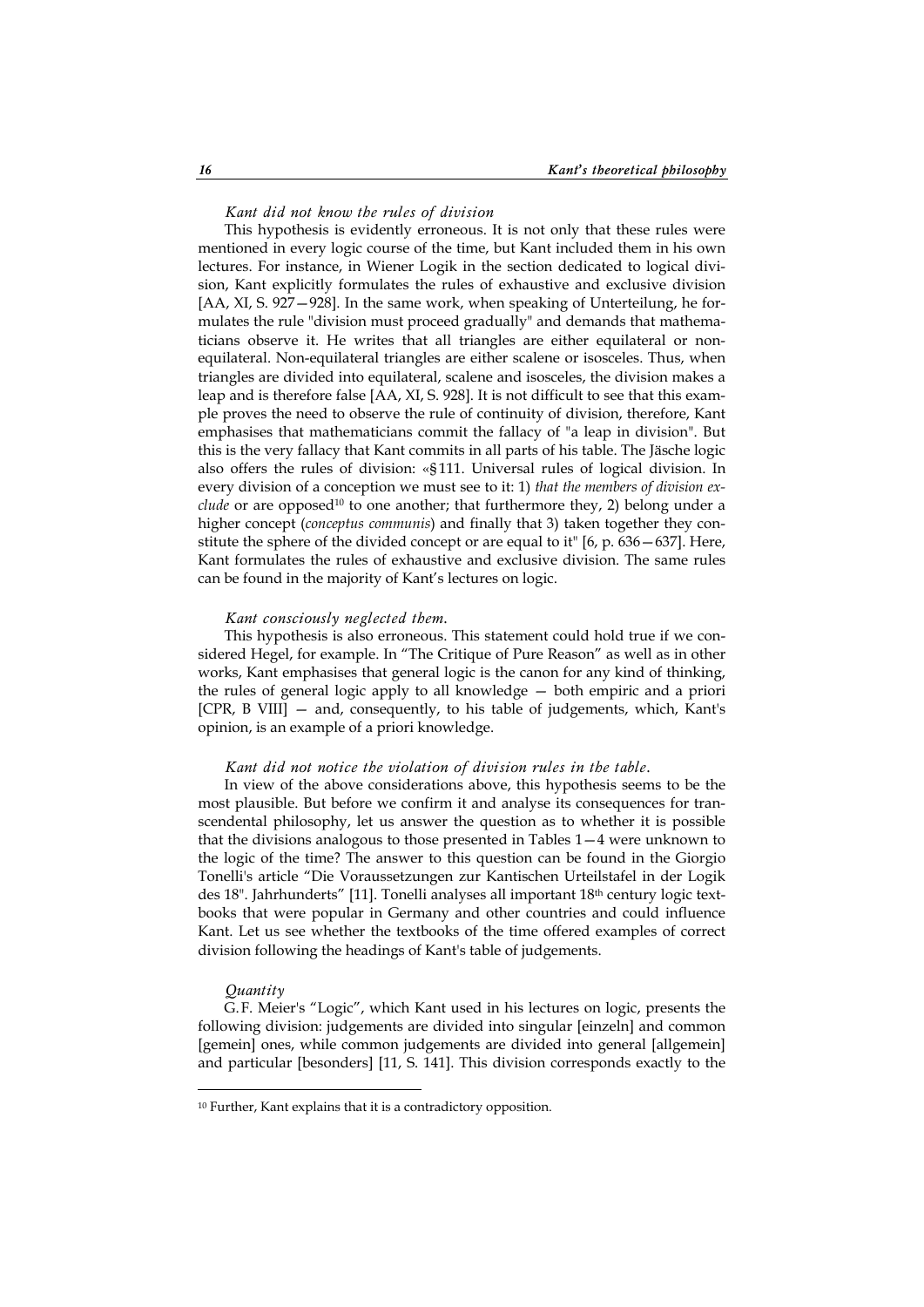division given in Table 1. It means that Kant had an example of correct division at hand, but he did not use it. Kant fully understood the problems related to the identification of singular judgements and the grounds for such identification. Thus he provided the first Critique with a long (and quite confusing) section on the need to distinguish singular judgements, although the grounds for it, according to Kant, are not logical (the extension, in which the subject of judgement is considered) but rather empirical, relating to the number of elements of the extension of subject concept regardless of the act of judgement. In this sense, the identification of singular judgements is carried out due to external to logic reasons. The analysis of logic textbooks conducted by Tonelli shows that the variant of judgement division by quality supported by Kant was quite popular. Thus, Kant shares this error with many logicians of his times, however, at least one textbook, with which Kant was undoubtedly familiar, contains the correct division. Nevertheless, Kant ignored it.

# *Quality*

Tonelli's analysis shows that Kant was not the only one who identified infinite judgements. Many textbook authors distinguished infinite judgements alongside affirmative and negative ones. However, there are examples of correct division, for example, in the textbook of a Wolffian, Boehm, which came out in 1749. *Quails* judgements are divided into *finita* and *infinita*, and the former into *affirmativa* and *negativa* [11, S. 140]. The *infinita* are not divided further, but, nevertheless, the scientific literature of the time did offer an example of a more correct division. Although, one cannot be sure that Kant was familiar with it, but, as Meier's example shows, it hardly changes anything.

### *Relation*

In this case, the situation is a little more complicated than in the previous two. Tonelli remarks that difficulties arise with relation judgements mentioning that before Kant, the term "relation" had not be used in connection with the corresponding type of judgements [11, S. 151]. His analysis shows that twenty nine authors distinguish these types, usually, alongside other types of judgement, in the context of a broader division into simple and compound judgements. [11, S. 151—152]. For example, Ch. Wolff distinguished simple and compound judgements and divided the latter into copulative and disjunctive. Corvinus divided judgements into simple and complex and the latter into hypothetical, disjunctive, copulative, excluding, limiting, and comparative ones [11, S. 138]. In other words, the correct division was widespread in the literature of the time. However another popular division of judgements was that into categorical and hypothetical ones (10 authors, four of them mention additionally disjunctive judgements, which are, nevertheless, complex) [11, S. 152]. Only two authors — Schütz and Rösser (in 1773 and 1775, respectively) — divide judgements the way Kant does in his table. At the same time, it was conventional to distinguish copulative judgements. Kant elucidates that within such judgements one predicate relates to two subjects. Thus, copulative judgements are an analogue of conjunctive judgements. Tonelli addresses Lambert to prove that copulative judgements were mentioned in division similar to that of Kant, stating that Lambert refers to categorical, hypothetical, and disjunctive judgements only alongside copulative ones [11, S. 153]. The identification of copulative judgements indicates that logic of the time acknowledged the incompleteness of division of compound judge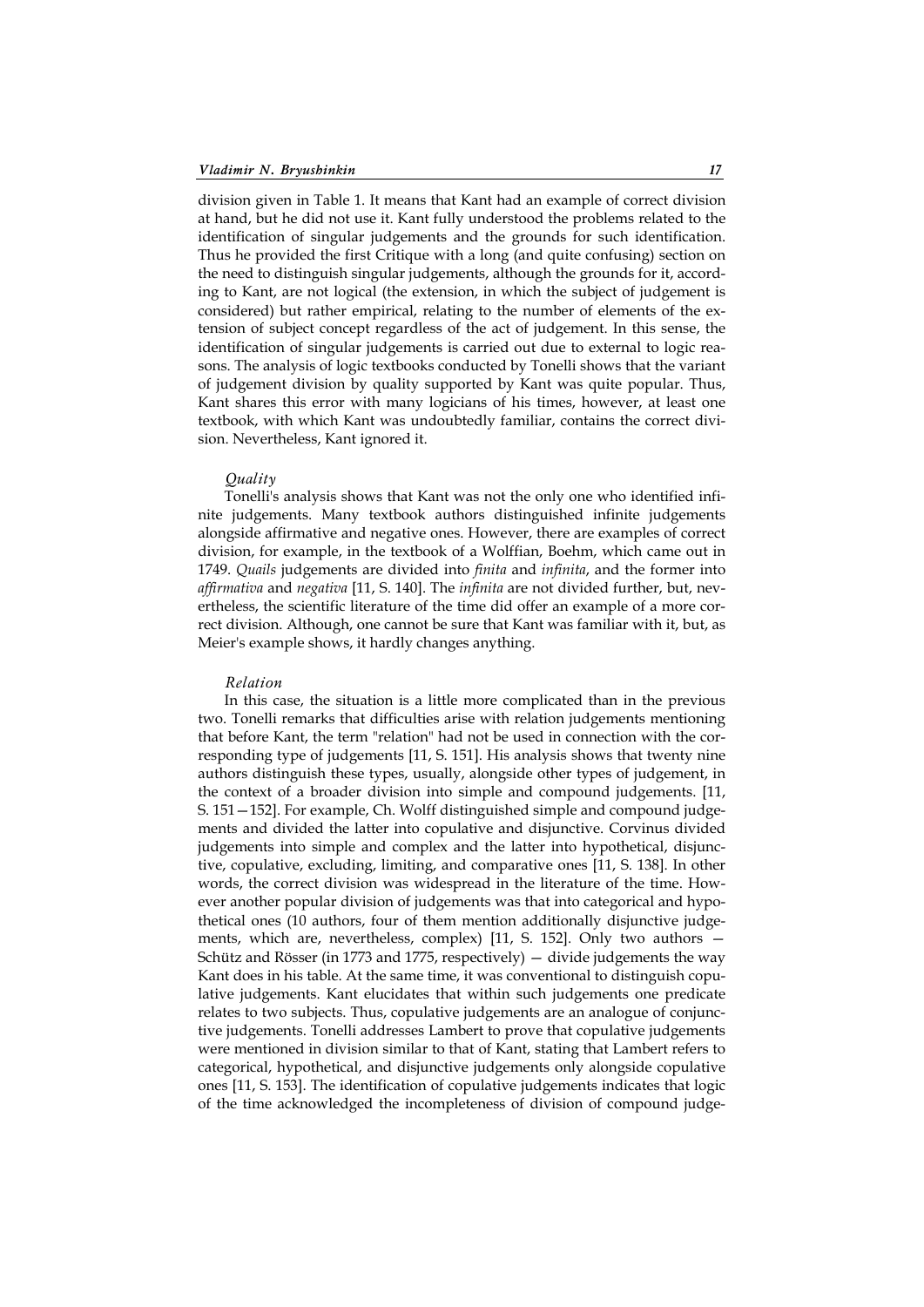ments into hypothetical and disjunctive ones. Even relational judgements<sup>11</sup> were identified as a particular group. Crusius, who was very familiar to Kant, distinguishes relational judgements (the subject and the predicate are members of a relation, for example, "a movement presupposes a cause" [11, S. 139]. Thus, one cannot say that the division into simple sentences into categorical and relational ones was unknown to 18th century logic and even that it was unknown to Kant, since he was familiar with the works of Crusius.

# *Modality*

A conventional method to divide judgements by modality in the 18<sup>th</sup> century was the division into necessary, contingent, possible, and impossible judgements (24 authors according to Tonelli) [11, S. 153]. Only Lambert offers a division of judgements into possible, actual, necessary and their opposites [11, S. 153]. From a modern perspective, assertoric judgements are not modal. Moreover, Kant, when speaking of assertoric judgements, emphasises that in this case "we regard the proposition as *real* (true)" [CPR, A75/B100]. The addition of the word "true" in brackets indicates that the "real" is considered not as a modality, i. e. a supplementary characteristic of the judgement connection, but rather as a relation of the judgement in whole to the reality, the judgement refers to. If we take into account the rule of exclusive division, apodeictical judgements, according to Kant, cannot be true, since in this case they would coincide with assertoric ones regarding their principal characteristic — being true. Of course, it raises a number of further questions. For example, what should one do with false judgements that claim to describe the reality? Should they be classed under the heading of problematic? According to Kant, problematic judgements state something that could be accepted "for the moment" [CPR, A75/B101].

The considerations mentioned above lead us to the following conclusion: *in his table of judgements, Kant violated all known12 rules of division, although the logical literature of the time13contained examples of correct division.* It means that Kant *did not realise the erroneousness of his divisions, despite its obviousness.* 

This conclusion raises two interesting questions: 1) why did not Kant recognise the violation of division rules? 2) what effect does the admission of the erroneousness of Kant's division have on the further course of reasoning in the *Critique of Pure Reason* as well as the relation between formal and transcendental logics?

The answer to the first question, although it partially relates to the field of psychology, is quite simple: he had already identified the relations between categories, which the table of judgements was meant to prove relying on the authority of logic. Kant needed substantiation for his table of categories, the image of which he already had in mind. This answer to our question is popular in literature. Even the first critics of Kant, Herbart and Hegel, already reproached him for the empirical character of his table of judgement, which represents an arbitrary set of judgements that were known to the logic of the time14. The hy-

<sup>11</sup> A relational judgement is a judgement, whose predicate is a relation characteristic. Unlike categorical judgements, relational judgements refer to more than one subject and do not include connections.

<sup>12</sup> And known to him as well.

<sup>13</sup> Including that familiar to Kant.

<sup>14</sup> See, for example, Hegel's critique [1, p. 157].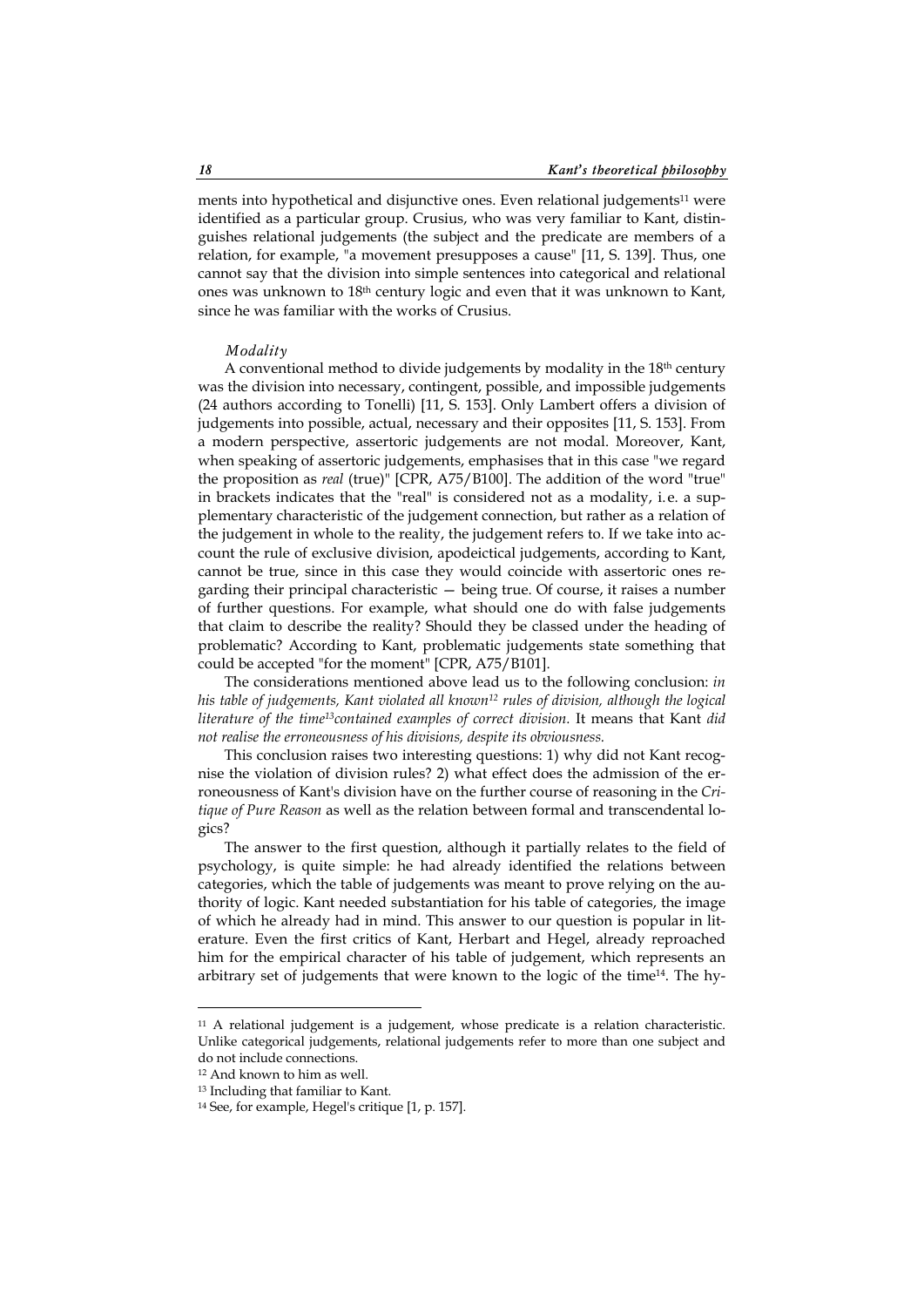pothesis about the gradual compilation of the table of judgements alongside the development of the conception of the table of categories is, for instance, supported by the fact that, under the heading of quality judgements, Kant initially distinguished only affirmative and negative judgements, while infinite ones seem to be introduced for the sake of ternary structure of categories. Another proof is that a collection of Kant's lecture notes and drafts for his published works contain the following fragment: "Quality of judgements: affirmative or negative" [7, p. 60].

All other sections of this initial draft contain three division members. The quality section is indicative of further development. It is this section that gives rise to the triadic structure of categories — the concept (reality), its negation (negation), the synthesis of the initial concept and its negation (limitation). It also holds true for the quantity section: singularity-plurality-totality. This structure is less evident in the relation and modality sections. However, two first sections are sufficient to make a general conclusion: Kant *sacrificed logical rigor for the sake of triadic structure of categories.* It is this consideration, due to which he had to resort to cross-division and neglect the rules of exhaustive and exclusive division. In his lectures on logic, Kant continually repeats that only dichotomous division is a priori and purely logical, while any polytomy rests on experience and is empirical. In *Logik Pölitz*, he emphasises that the fault of any polytomy lies in the fact that it is empirical, while dichotomy is apodeictic, since every object should be either A or non A [AA, XI, S. 577]. However, when it concerns the table of judgements, his position changes. There is a note in *Logik Pölitz* immediately below the table of judgements — a copy from the first *Critique* — that claims that, although logics indicate that, when applied, affirmative judgements have the same effect as infinite ones and universal as singular, it is a logical distinction. The actus of mind, Kant continues, is always tripartite [AA, XI, S. 577]. Step by step, Kant arrives at a conclusion that trichotomy is peculiar to synthetic a priori divisions. In the *Critique of Judgement,* he clearly states that "If there is to be an *a priori* division it must be either *analytical,* according to the law of contradiction, which is always twofold *…* or it *is synthetical.* And if in this latter case it is to be derived from *a priori concepts* …, the division must necessarily be trichotomy… [4, p. 43]. As to the table of judgements, this change in position, as I see it, was an adjustment of the method of logical division to the earlier designed structure of categories15, since general logic is not familiar with the problem of synthetic a priori judgements. And Kant's principal claim to the a priority of his system of categories in the *Critique of Pure Reason* consisted in that the classification of judgements belongs to general logic. Here, one cannot but notice the germs of future Hegel's enmity towards formal logic. It was Hegel who made triad the underlying principle of his system of categories. Kant's example shows that, for the sake of triadic structure of categories, logic had to be violated.

It is much more difficult to answer the second question.

 $\overline{a}$ 

Kant himself assesses his metaphysical deduction of categories based on the table of judgements as follows: "In the **metaphysical deduction**, the origin of the a priori categories in general was established by their complete coincidence with the universal logical functions of thinking" [B159—12, p. 261]. The a priori origin of categories is closely connected with the completeness and consistency of the

<sup>15</sup> I will analyse this position in more detail when scrutinising the arguments in favour of completeness of Kant's table advanced by K. Reich.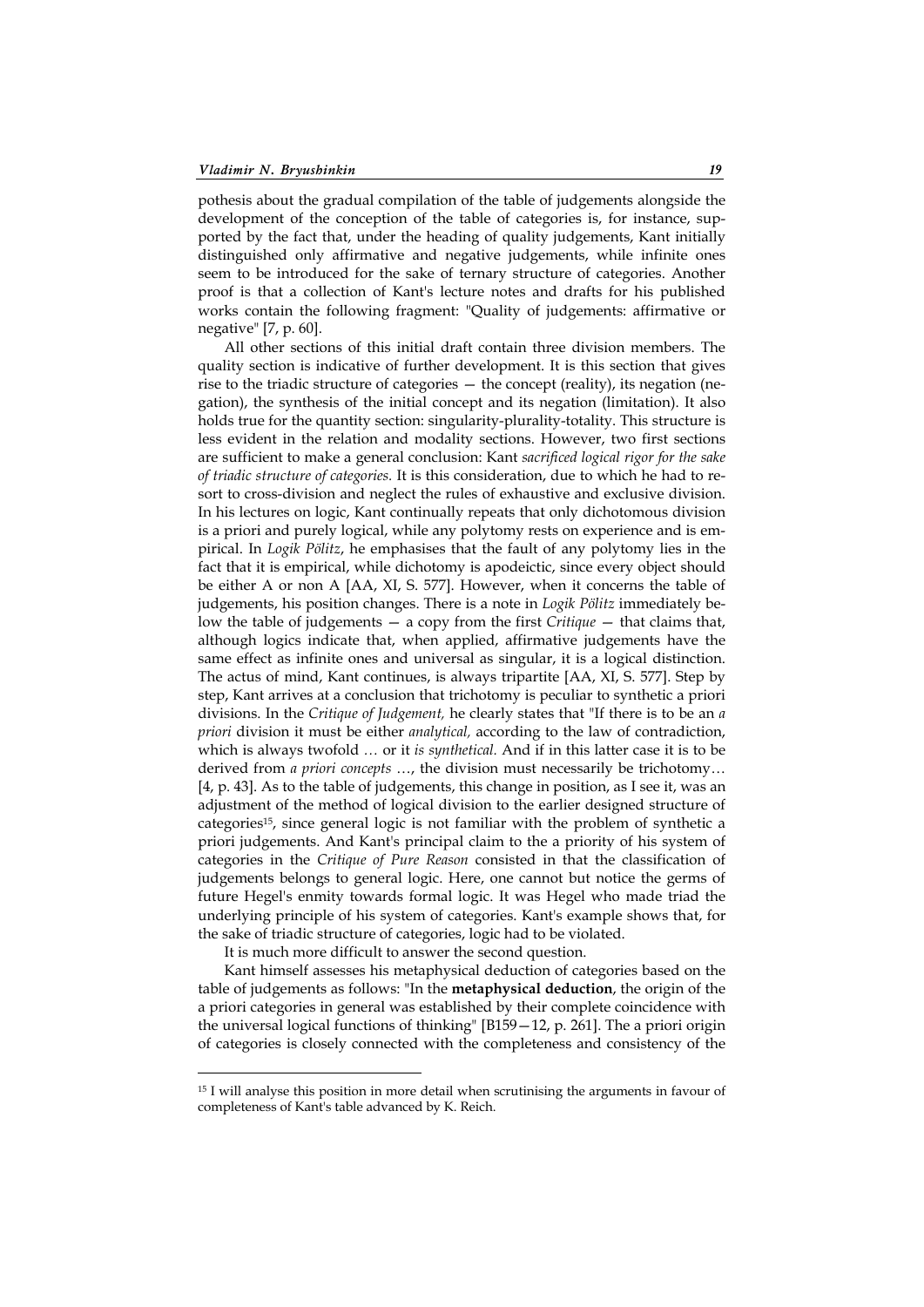table of judgements. However, our analysis of the violation of division rules in Kant's table shows that a classification produced with a violation of logical rules cannot be considered as consistent. Thus, the table of judgements does not rest on logic and, therefore, does not offer a complete and consistent system of logical function of thought. Apparently, Kant suspected the devised method of classification was not logical. Let us consider, for example, the modality section. The correct logical division does not allows us to place assertoric judgements *between* possible and actual ones, since assertoric judgements belong to the class of nonmodal judgements. Kant, trying to overcome this problem, described not the logical characteristics of judgements, but rather their *cognitive* statues through linking them gradually to the reason and altering, on this basis, their cognitive characteristics. The incorrect logical division in the table of judgements shows that Kant did not succeed in substantiating the a priori origin of categories, while the metaphysical deduction of categories loses its basis. However, Hegel understood it immediately and started to develop a system of categories from a scratch, maybe, in order to avoid the resistance of material that Kant had confronted16.

# **Reich's defence**

An attempt to prove the consistency of Kant's approach to the development of table of judgements was made in the 1930s by Klaus Reich [8]. However, Reich does not consider the application of division rules to Kant's classification and focuses all his attention of the justification of completeness of Kant's table from the perspective of general logic and the soundness of division principles, especially in the relation judgement section. While achieving this target, he solves two problems. He tries to prove that: 1) Kant's division into four sections modality, relation, quality, and quantity (this is the order Reich insists upon) is exhaustive on the basis of a reconstruction of Kant's definition of judgement; 2) Kant's division within each section is exhaustive. Reich solves the first problem through reconstructing Kant's definition of judgement: "A judgment is an objectively valid (Modality) relation of representations (Relation) which are representations of parts (consequence: Quality) as analytic grounds of cognition (consequence: Quantity)" [9, p. 102]. Avoiding a comprehensive critique of such reconstruction, I will only point out that this definition lies beyond general logic. It is a transcendental definition of judgement that takes into account the characteristics of cognitive ability. Therefore the division into sections also lies beyond general logic and represents a philosophical organisation of judgement types. It might be extremely good, but, in Reich's interpretation, it does not solve the problem of justifying Kant's table from the perspective of pure logic. However, for us, Reich's solution to the second problem is of more importance. Let us analyse Reich's arguments suggesting that categorical, hypothetical, and disjunctive judgements represent an exhaustive and consistent division of relational judgements from the perspective of general logic. Firstly, Reich mentions that 18<sup>th</sup> century logic knew other divisions of relational judgements and that categorical

<sup>16</sup> Nevertheless, several works dedicated to Kant's table of categories claim that the table of categories is independent from the table of judgement. For instance, Heidegger voices this opinion saying that it is not only that categories are not derived from the table of judgements but they cannot be derived from it at all [2, S. 56].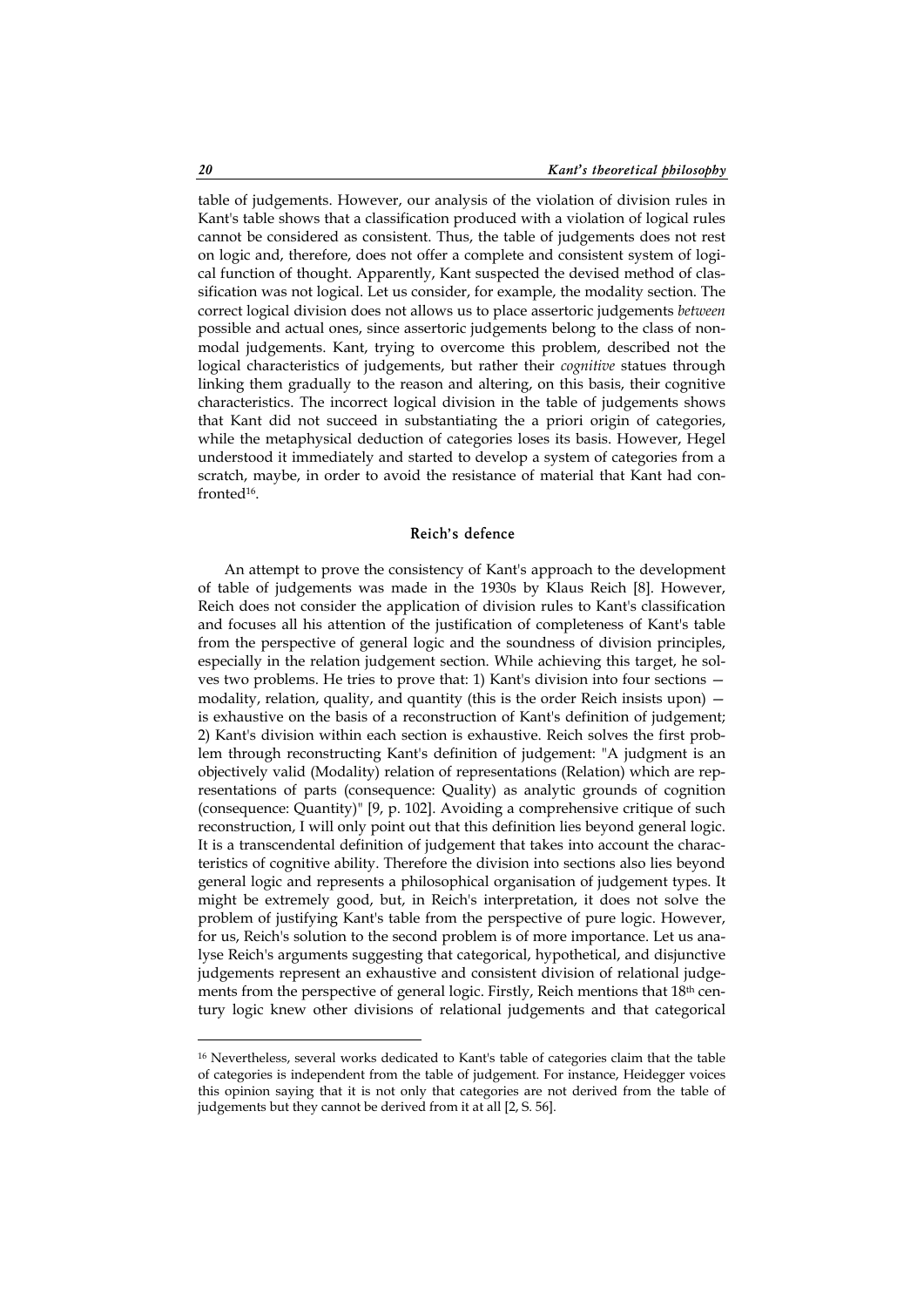judgements were often related to simple judgements, while hypothetical and disjunctive to complex ones. Secondly, he emphasises that, usually, such divisions distinguished copulative (conjunctive) judgements as well as many others. Thus, Reich has to prove that, within this section, one can  $-$  on the basis of a single principle — identify between categorical, hypothetical, and disjunctive judgements and only them. "The perspective that allows Kant to view only categorical, hypothetical, and disjunctive judgments as belonging to pure general logic, and which is at the same time the criterion for determining whether they are differences in judgments as such, is the view that they must be differences in that relation of concepts or problematic judgments in which such thoughts in general (apart from their specific content) "first become cognitions of an object" (Metaphysical Foundations of Natural Science). This is what we mean when we say that they are related to the objective unity of apperception. It can easily be seen from this perspective that thoughts that are not given as true, but rather as some thought or other that one could assume, are, for the first time, related to possible truth in the combination … of inherence, consequence and disjunction" [9, pp. 80—81]. Later, Reich tries to prove that conjunctive judgements do not belong to the section of relational judgements, since "in a conjunction … it is essential that the individual terms should be true in order that the combined content be true" [9, p. 81], which, in his opinion, indicates only that whether a conjunctive (copulative) judgement is true depends only on that whether its terms are true or false and, hence, does not relate to logical functions of thought in Kant's understanding. However this argument is not valid, because, in this relation, there is no distinction between conjunctive (copulative), hypothetical (conditional, implicative), and disjunctive judgements. Reich's argument apparently supports our thesis that there is a distinction between simple (categorical) and complex (conditional, disjunctive, conjunctive, etc) judgements. Furthermore, Reich's argument based on the "cognitions of an object" is not valid either, in part at least because Kant constantly speaks of general logic as a theory of forms of thought and draws a clear distinction between thought and cognition. When we address the specific characteristics of cognition (as opposed to thought), we leave the confines of general logic. As to relational judgements, Reich also failed to justify Kant's position. He even puts greater stress than Kant on the identification of assertoric judgements through their relation to the reality. However, it is obvious that here both Kant and Reich speak of the actual truth of judgements, which is not a modal characteristic and lies beyond general logic. Nevertheless, in his notes on the metaphysics of the 1770s, Kant claims that assertoric judgements express logical truth [3, S. 37], but, in this context, the word "logical" is rather a metaphor. Moreover, strictly speaking, logically true judgements belong to the judgements of necessity. One can analyse Reich's arguments further, but, I believe, it is already clear that in the cases where Reich succeeded in justifying the completeness of Kant's table of judgements, he leaves the confines of general logic, appeals to transcendental consideration, object of cognition, etc. It is impossible to prove the completeness of Kant's divisions within general logic. This general conclusion is also supported by the principle for the justification of division completeness that Reich introduces at the end of the book. He adheres to the principle introduced by Kant in his Reflexion 5834 from the manuscripts on metaphysics. "For this reason there are three logical functions under a certain title, hence also three categories: because two of them demonstrate the unity of consciousness in two *oppositis,* while the third in turn combines the conscious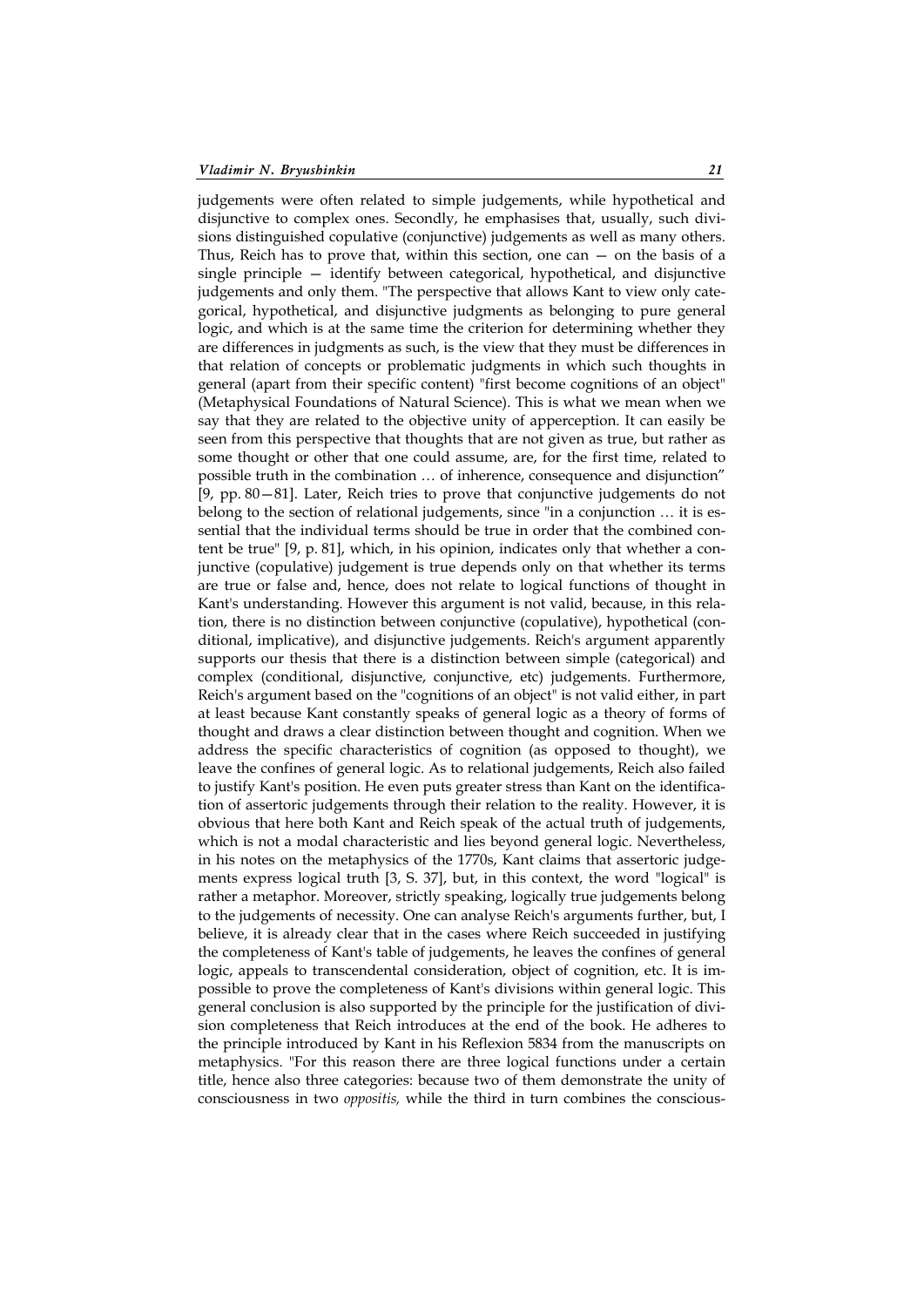ness of the two. Further kinds of unity of consciousness cannot be conceived. For if *a* is a consciousness that connects a manifold, and *b* is another which connects in die opposite way, then *c* is the connection of *a* and *b"* [7, p. 300]. Reich shows that the table of judgements rests on this principle, but since this principle is evidently non-logical, the proof of completeness provided by Reich shows that Kant's systematisation of judgements rests on non-logical principle and, hence, does not belong to general logic and does not rest upon it<sup>17</sup>. However, this conclusion can be also drawn from the evolution of Kant's attitude towards the logical character of division.

### **Conclusion**

The analysis of logical consistency of Kant's table of judgements, its connection to the 18th century tradition of logical research, and the methods to prove it carried out in this article leads us to the following conclusions:

 Kant's table of judgements is logically inconsistent, since each section violates the rules of division, which were familiar both to the logic of the time and Kant himself;

 $-$  the analysis of reasons for the violation of division rules in each section shows that Kant failed to abstract "all content of a judgement" and "consider only the intellectual form thereof". It means that the table of judgements does not belong to general logic and is compiled according to some other, non-logical principles;

 $\frac{1}{\sqrt{1-\frac{1}{\sqrt{1-\frac{1}{\sqrt{1-\frac{1}{\sqrt{1-\frac{1}{\sqrt{1-\frac{1}{\sqrt{1-\frac{1}{\sqrt{1-\frac{1}{\sqrt{1-\frac{1}{\sqrt{1-\frac{1}{\sqrt{1-\frac{1}{\sqrt{1-\frac{1}{\sqrt{1-\frac{1}{\sqrt{1-\frac{1}{\sqrt{1-\frac{1}{\sqrt{1-\frac{1}{\sqrt{1-\frac{1}{\sqrt{1-\frac{1}{\sqrt{1-\frac{1}{\sqrt{1-\frac{1}{\sqrt{1-\frac{1}{\sqrt{1-\frac{1}{\sqrt{1-\frac{1}{\sqrt{1-\frac{1}{\sqrt{1-\frac{1$ transcendental, connected with the possibility of the object of cognition. It is indicative of the circular character of Kant's metaphysical deduction of categories. Kant obtained in the table of categories only that what he introduced in the table of judgements.

 $-$  the appeal to the authority of logic in justifying the division and its completeness both in case of judgements, and categories, turns out to be invalid.

All in all, it indicates that Kant indeed began to develop a different — transcendental — logic, whose rules deviate from the rules of general logic and, maybe, are incompatible with them. The appeal to general logic seems to be a tribute to tradition and, apparently, the prospects of the development of a different logic were best understood by his followers in the framework of German idealism. At least, its most prominent representative — Hegel — based his own system on the triad (trichotomy) principle that was formulated by Kant and underlay his table of judgements, which resulted in the violation of simple rules of general logic. Although one can assume that Kant would not agree with Hegel's limitation of general logic, as he did not agree with the development of his philosophy carried out by Fichte.

I have all reasons to suspect that if Kant had considered his table of judgements impartially, he would have called it a "pseudo-a priori overintellectualising".

<sup>&</sup>lt;sup>17</sup> I will not focus here on Reich's analysis of infinite and singular judgements, which he rightfully excludes from the list of logical functions of thought and derives from logical function by means of the above mentioned triadic principle. It is the proof of their nonlogical nature.